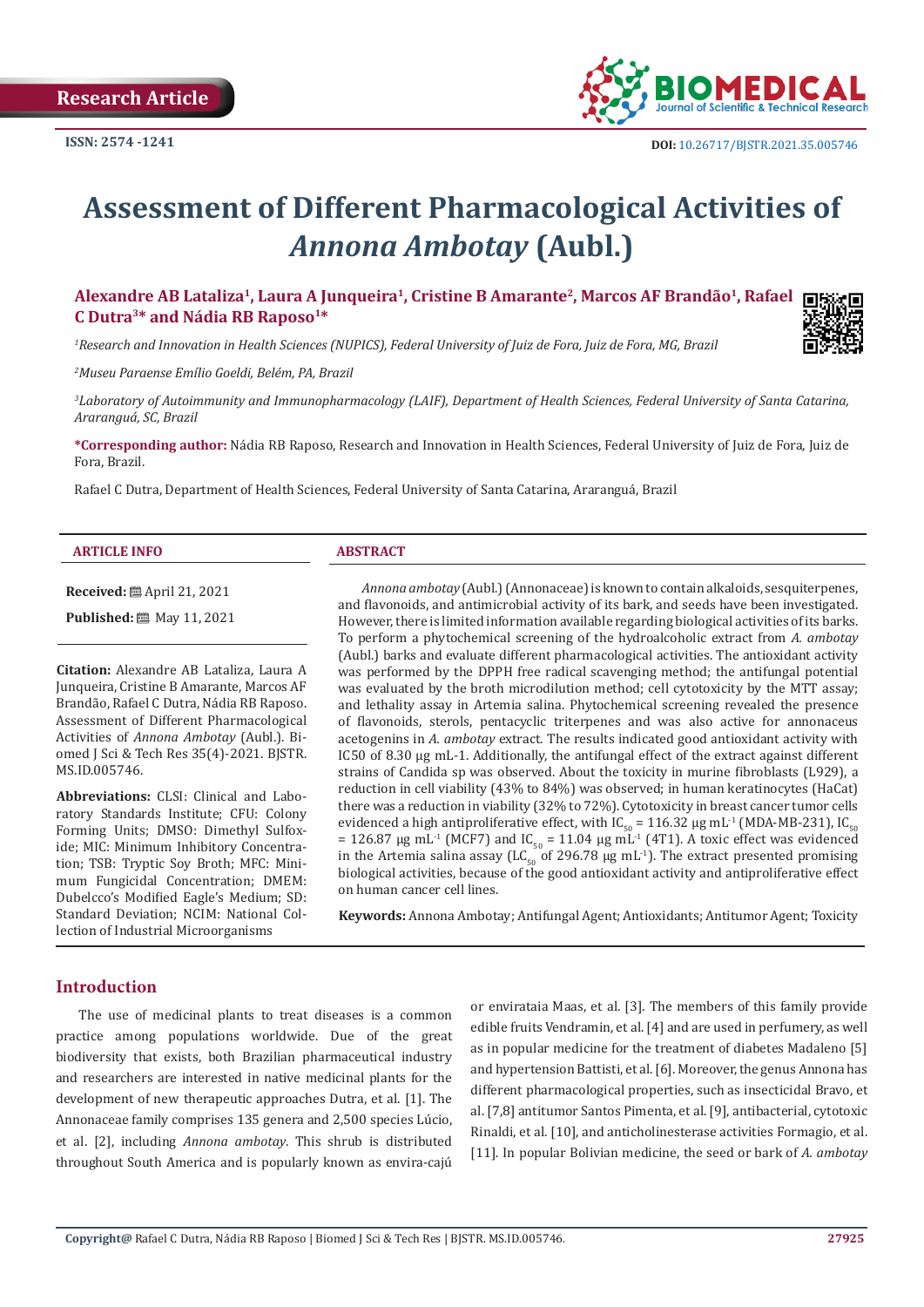is used to treat sprains through direct application to the site of lesion Bravo, et al. [7]. Previously, Takahashi, et al. [12] reported the antibacterial activity of a benzene extract obtained from the bark of *A. ambotay* against Gram-positive and -negative bacteria. In terms of chemical composition, the presence of alkaloids Leboeuf, et al. [13-15], sesquiterpenes, and flavonoids Bravo, et al. [7] has been demonstrated in extracts from species of the Annonaceae family. From *A. ambotay*, in addition to the above-mentioned chemical constituents, Oliveira, et al. [14] isolated geovanine and Bravo, et al. [7] isolated argentilactone. The lack of studies on the pharmacological potential of *A. ambotay* is noticeable. Therefore, this study is the first to perform a screening of potential biological activities of a hydroalcoholic extract of the bark of *A. ambotay* through of evaluating its antioxidant and antifungal activities, as well as toxic activities against strains of murine fibroblasts, human keratinocytes, human adenocarcinoma mammary gland/breast, murine tumor mammary gland, and *Artemia salina.*

## **Materials and Methods**

## **Plant Material**

The bark of *A. ambotay* was purchased at Ervas medicinais (CNPJ 02.117.644/0001-90, Belém, Pará, Brazil). The bark was dried at 40 °C in an oven and then reduced to powder using a knife mill (Metvisa, Brazil).

### **Preparation of the Extract**

Ten grams of dried bark were macerated and extracted with 500 mL of ethanol-water (70:30, v/v) for 72 hours at room temperature. Then, the residue was removed by filtration, and the extract was evaporated to dryness at a lower temperature (<40 °C) under reduced pressure in a rotary evaporator (Buchi, Switzerland), followed by lyophilization (Christ, Germany) under 1.8 mbar pressure and −14 °C. The yield of the extract was 5.9% w/w. The material was stored protected from light at-20 °C until use.

#### **Phytochemical Assay**

The phytochemical screening was performed with the dried extract for flavonoids using a 1% aluminum chloride solution in methanol and concentrated hydrochloric acid 36% Kapoor, et al. [16] and for alkaloids using the reactive of Dragendorf Wagner, et al. [17]. The presence of annonaceus acetogenins was achieved by a comparison between results obtained after spraying Dragendorff and Kedde reactives. Samples containing positive spots in both tests were considered active for acetogenins. Tests for sterols and triterpenes were carried out, according to Rizk [18] using Liebermann–Burchard reaction.

# **Antioxidant Activity**

The scavenging activity of *A. ambotay* bark was measured according to the 1,1-diphenyl-2-picrylhydrazyl free radical (DPPH) method, as described previously by Sreejayan and Rao [19], with minor modifications. Briefly, the sample (50 µL) at different extract concentrations (0.97–250 μg mL<sup>-1</sup>) was added to each well of a 96well microplate and mixed with 150  $\mu$ L of 50  $\mu$ M DPPH in ethanol solution. The reaction mixture was kept for 30 minutes in the dark at room temperature. Then, the absorbance was measured in a spectrophotometer at 510 nm against the negative control (ethanol). Resveratrol was used as a positive control at the same concentrations. Inhibition of DPPH radical was calculated using Equation 1:  $IC_{50}$  (%) = 100 x (A0 – As) / Ao (Eq. 1), being A0  $n$ egative control absorbance and  $A_s$  test-sample absorbance. The  $IC_{50}$  value was calculated from the straight-line equation of the linear dispersion graph and represents the extract concentration that inhibits 50% of DPPH radical. All tests were performed in triplicate.

#### **Antifungal Activity**

The standard strains used in this study were as follows: Candida. albicans, American Type Culture Collection (ATCC) 10231; *C. glabrata* (Taniwaki, M.H.), Collection of Tropical Cultures (CCT) 0728; *C. krusei*, (FTI) CCT 1517; and *C. guilliermondii* (CCT) 1890 from the Foundation André Tosello (Campinas, São Paulo, Brazil). The procedures were performed according to the M27-A2 protocol from the Clinical and Laboratory Standards Institute (CLSI) [20]. The fungal suspension was prepared in sterile saline (0.85% NaCl w/v) and then it was diluted in RPMI 1640 culture medium, buffered with 3-(N-morpholino)-propanesulphonic acid (MOPS) and the pH was adjusted to pH 7.0  $\pm$  0.1, to obtain from 5 x 10<sup>2</sup> to  $2.5 \times 10^3$  colony forming units (CFU) per mL. The dried extract was diluted in RPMI 1640 medium buffered with MOPS and tween-80/ dimethyl sulfoxide (DMSO) (1:1, v/v). The final DMSO concentration was maintained as less than 1%. Concentrations ranged from 39 to 5,000 µg mL-1 for extract. The assay was performed in 96-well sterile microplates to which 100 µL of analogs dilutions and 100 µL RPMI 1640 were added, buffered with MOPS and inoculated with a suitable number of the microorganism's colony forming units. The growth control consisted of 100 µL of the same inoculated culture medium and 20  $\mu$ L mL<sup>-1</sup> tween 80/DMSO (1:1, v/v) and a sufficient quantity of the uninoculated medium to make up 200 µL. The negative control was prepared by adding 200 µL of the uninoculated medium. Amphotericin B (Cristália, Brazil) was used as a reference drug at concentrations from 0.0313 to 16.0  $\mu$ g mL<sup>-1</sup>. The microplates were incubated at 35 °C for 48 hours. The Minimum Inhibitory Concentration (MIC) was established as the lowest concentration at which no turbidity was observed in the culture medium. After checking the MIC, an aliquot of 20 µL was retained from those wells which showed no visible growth and re-incubated with 4 mL of Tryptic Soy Broth (TSB) without the addition of an antifungal agent, for another 48 hours at 35 °C. The lowest concentration at which no turbidity was noticed after this period was considered to be the Minimum Fungicidal Concentration (MFC).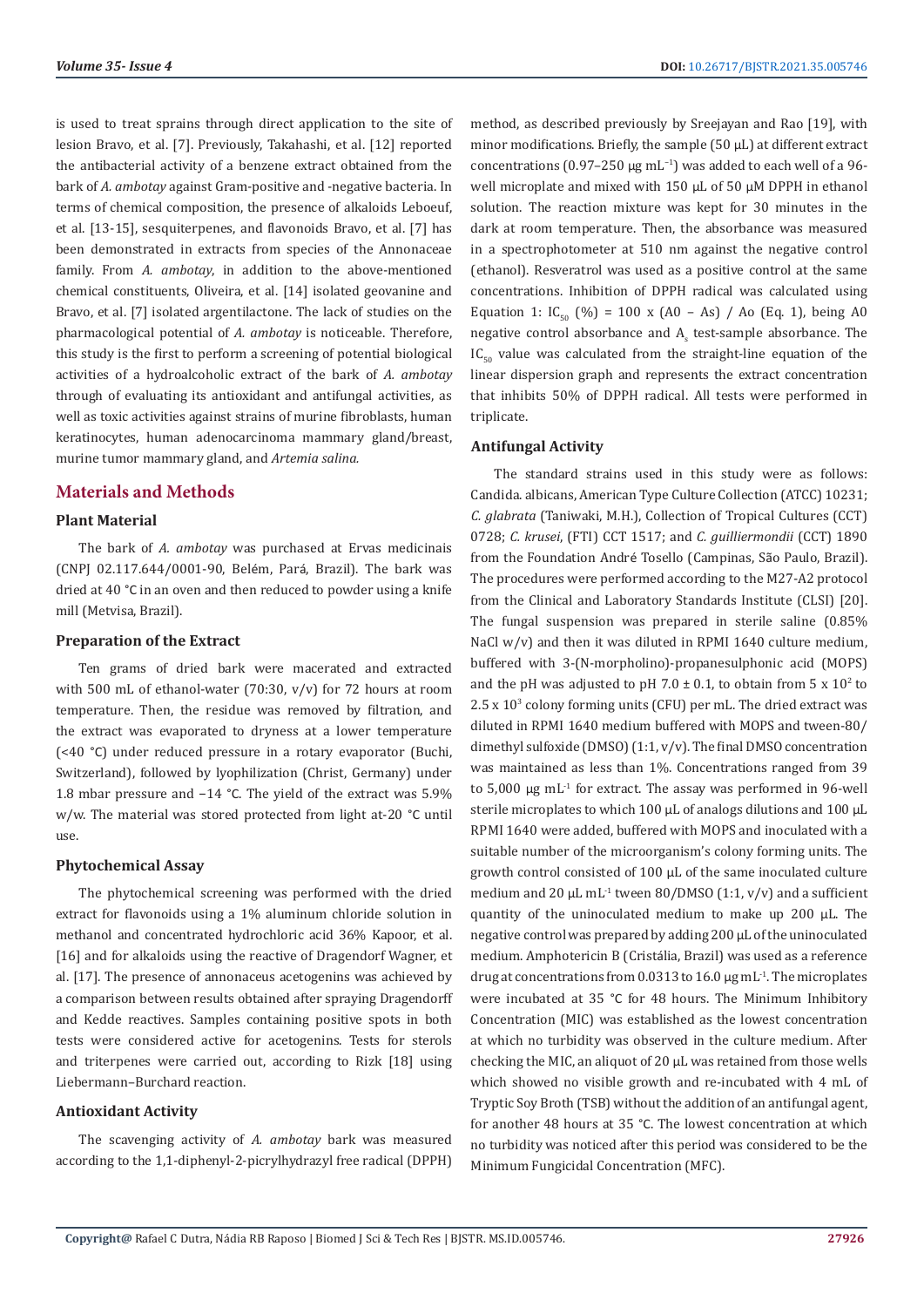#### **Cell Viability Assay**

The immortalized cell lines [murine fibroblasts (L929), human keratinocytes (HaCaT) human adenocarcinoma mammary gland/ breast (MDA-MB-231 and MCF7) and murine tumor mammary gland (4T1)] were grown in Dubelcco's Modified Eagle's Medium (DMEM) supplemented with 10% heat-inactivated FBS, 100 U mL−1 penicillin, 100 µg mL−1 streptomycin, and 10 mM HEPES and maintained at 37 °C in a 5% CO2 humidified atmosphere at pH 7.2. The cell viability study was performed using the 3-(4,5-dimethylthiazol-2-yl)-2,5 diphenyltetrazolium bromide (MTT) assay Mosmann [21]. Briefly, all cell types tested were seeded in 96-well plates at a density of  $5 \times 10^3$  cells in 100 µL of medium per well. After 24 hours of incubation, the culture medium was replaced by fresh medium with the treatments. Quintuplicate wells were treated with *A. ambotay* extract at concentrations ranging from 7.81 to 1,000 µg mL−1. The plates were incubated at 37 °C in 5% CO<sub>2</sub>. A control experiment was performed under the same conditions but without cell treatment. After 48 hours, the medium was removed and 90 µL of DMEM with 10 µL of MTT (5 mg mL<sup>-1</sup>) dye solution was added, followed by incubation for 3 hours at 37 °C. The precipitated formazan was dissolved in DMSO, and the absorbance was measured at 540 nm using a microplate reader. All experiments were performed in a single experiment, and the relative cell viability (%) was expressed as a percentage relative to the untreated control cells. The  $IC_{50}$  value is the concentration of the sample required to inhibit 50% of the cell proliferation and was calculated by plotting the percentage survival vs. the concentrations, using the Microsoft Excel Program.

## **Brine Shrimp Lethality Assay**

The brine shrimp lethality assay was carried out according to Meyer, et al. [22], with some modifications. Encysted eggs of the brine shrimp Artemia salina Leach were obtained from Maramar Aquacultura (Cabo Frio, Rio de Janeiro, Brazil) and incubated in artificial seawater at pH 8–9. After 48 hours of incubation at room temperature, the active nauplii free from eggshells (n=10 units) were collected and added to each set of wells containing dried extract dissolved in 2.5% DMSO and made up to 5 mL total volume using artificial saltwater. The extracts were tested in triplicate at 10 to 1,000 μg mL−1. Thymol and 2.5% DMSO were used as positive and negative controls, respectively (and artificial seawater as negative control too). After 24 hours, the number of survivors was counted, and the percentage of death was calculated. The lethal concentration 50% (LC $_{50}$  value) and the standard error were calculated by Probit analysis Finney [23].

#### **Statistical Analysis**

The results were calculated as a mean ± Standard Deviation (SD). Statistical comparisons were made using the Student t-test, one-way analysis of variance (ANOVA) and Bonferroni's post-hoc test, using the software PRISM 6 (GraphPad, USA). The limit of statistical significance was set at p < 0.05.

# **Results and Discussion**

Phytochemical screening revealed the presence of flavonoids, sterols (blue color) and pentacyclic triterpenes (pink color) in *A. ambotay* extract. The dried extract was active for annonaceus acetogenins (positive both for Kedde and Dragendorf tests). These compounds are in agreement with the typical chemical profile of plants of the Annonaceae family. The antioxidant activity was evaluated for hydroalcoholic extract bark from *A. ambotay* and the results are depicted in Table 1. The production of oxygen reactive species causes health damages and are involved in the growth of different diseases such as atherosclerosis, rheumatoid arthritis, cancer and neurodegenerative diseases Chen, et al. [24]. Different studies including species of Annona gender describe the antioxidant activity for the extracts of different parts of the plant with the same analytical method used in this study (DPPH). Roesler, et al. [25] found IC<sub>50</sub> higher than of this study for the bark extract (IC<sub>50</sub>= 48.82 μg mL<sup>-1)</sup> and seeds extract (IC<sub>50</sub>= 31.14 μg mL<sup>-1</sup>) from *A. crassiflora*, as well as Kalidindi, et al. [26] for the chloroform extract of leaves  $[IC_{50}$ = 308.3 μg mL<sup>-1</sup>) from *A. squamosa* Linn. Moreover, Formagio, et al. [27] found comparable results with this study for the fractions ethyl acetate (IC<sub>50</sub> = 8.53 µg mL<sup>-1</sup>) and hydromethanolic (IC<sub>50</sub> = 10.57 μg mL-1) from leaves of A. dioica St. Hill.

**Table 1:** Antioxidant activity of Annona ambotay extract and resveratrol.

| Sample             | <b>Antioxidant Activity</b><br>$[IC_{50} = \mu g \, mL^{-1}]$ |  |
|--------------------|---------------------------------------------------------------|--|
| A. ambotay extract | $8.30 \pm 0.12$ <sup>n.s.</sup>                               |  |
| Resveratrol        | $8.60 \pm 0.40$                                               |  |

**Note:** The superscript (n.s.) indicates a statistically nonsignificant difference between resveratrol and *A. ambotay* extract at  $p < 0.05$ , as analyzed by Student's t-test (mean  $\pm$  SD, n=3).

Ruiz-Terán, et al. [28-30] demonstrated a relation between phenolic compounds and antioxidant activity from *A. squamosa*, *A. coriacea*, and *A. cuneata* Oliv, respectively. On the other hand, Lima, et al. [31] isolated twelve acetogenins from *A. cornifolia* and found an antioxidant activity for this compound with  $IC_{50}$  between 1.95  $\pm$  0.34 μg mL-1 to 0.99  $\pm$  0.18 μg mL<sup>-1</sup>. Considering the above exposed and the positive phytochemical results for flavonoids and annonaceus acetogenins, it is tempting to suggest that the antioxidant activity of *A. ambotay* extract can be explained by the presence of these compounds, however, additional experiments are necessary to elucidate this hypothesis. The antifungal activity of *A. ambotay* bark extract is shown in Table 2. The results show that only reference drug was active against Candida species with MIC value of 0.0312 to 2 µg mL-1, whereas the antimicrobial activity of *A. ambotay* was  $>5,000 \mu g$  mL<sup>-1</sup>, which did not demonstrate clinical relevance of the possible use of *A. ambotay* as an antifungal drug. Padmaja, et al. [32-34] revealed antifungal activity of chemical compounds isolated from Annonaceae species. Okechukwu, et al. [35] analysed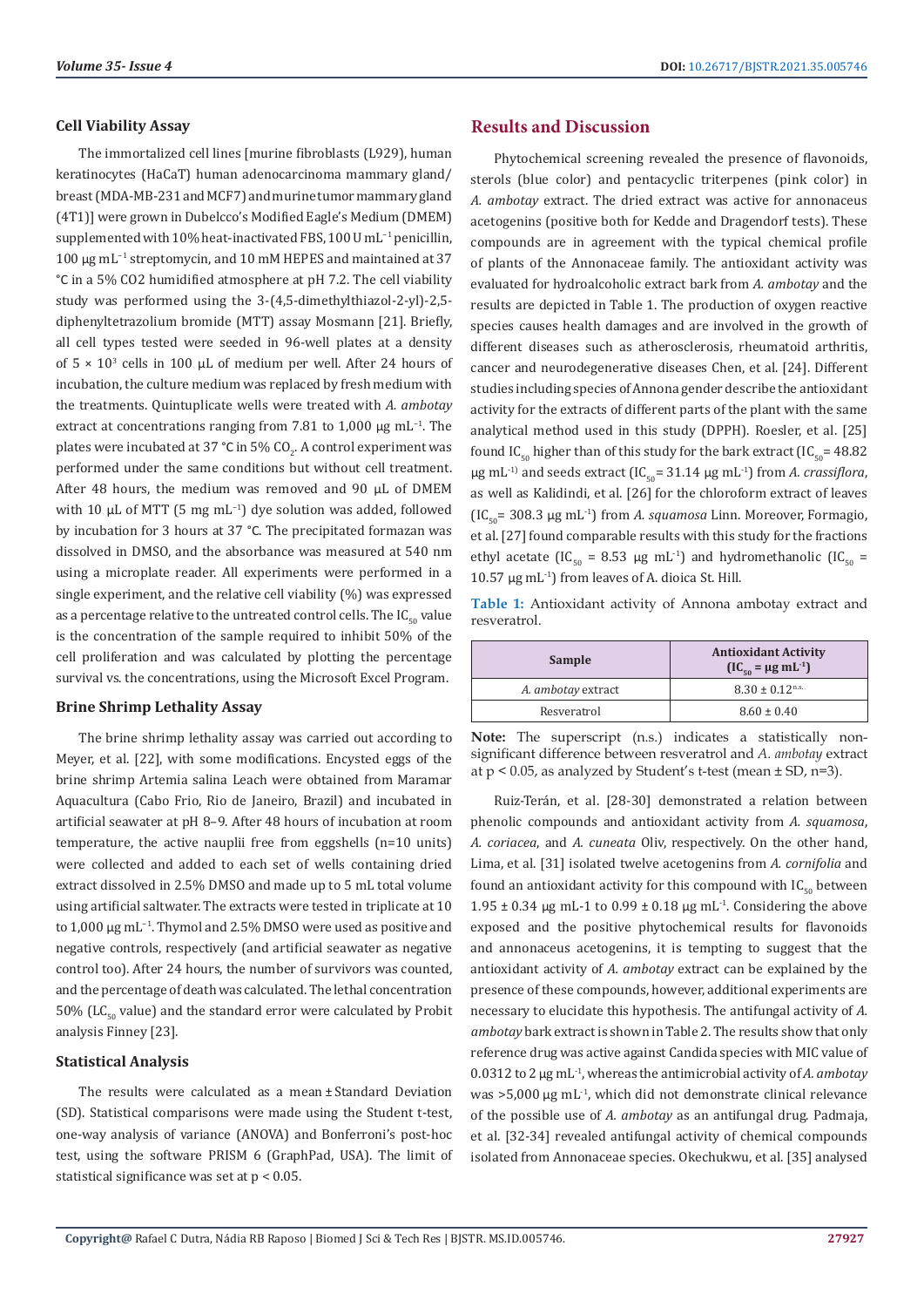the methanol extract leaves from *Cleistopholis patens* (Annonaceae) and found antifungal potential against clinical strains of Candida albicans (MIC = 9.0  $\mu$ g mL<sup>-1</sup>) and Candida krusei (MIC = 9.8  $\mu$ g mL<sup>-1</sup>), both isolated from HIV patients in stage II. Additionally, Jamkhande, et al. [36] found the antifungal activity of methanolic extract roots from *A. reticulata* Linn. against Candida albicans from the National Collection of Industrial Microorganisms (NCIM) 3055. Although of these studies demonstrated antifungal activity of different extracts and different parts of vegetal species from Annonaceae family, in our study, the dried extract of the bark from *A. ambotay* showed weak antifungal activity, according to the classification described by Kuete [37] who classified plant extracts having MICs of more than  $625 \mu g \text{ mL}^{-1}$  as weak antimicrobial activity.

**Table 2:** Minimal inhibitory concentration (MIC) and minimum fungicidal concentration (MFC) of Annona ambotay extract and reference drug against Candida species.

| Compound           | Candida species            | MIC ( $\mu$ g mL <sup>-1</sup> ) | MFC ( $\mu$ g mL <sup>-1</sup> ) |
|--------------------|----------------------------|----------------------------------|----------------------------------|
| A. ambotay extract |                            | >5,000                           | >5,000                           |
| Amphotericin B     | C. albicans ATCC 10231     | 0.125                            | 0.5                              |
|                    | C. glabrata CCT 0728       | 0.25                             | 0.5                              |
|                    | C. krusei CCT 1517         |                                  |                                  |
|                    | C. guilliermondii CCT 1890 | 0.0312                           | 0.0312                           |

**Note:** \*for all tested *Candida* species.

The results of the cell viability assay are reported in Figure 1. It's shown a reduction of 43% to 84% in cell viability against murine fibroblast (L929) (Figure 1A) shown a cytotoxic effect in all concentrations when compared to the control group. Moreover, in relation to keratinocytes (HaCat), the reduction of cell viability was of 32% to 72% (Figure 1B), when compared to the control group. The cytotoxic effect observed can be associated with the presence of secondary metabolites, among them the acetogenins, important class of compounds present in plants from Annona gender Tundis, et al. [38], whose presence was confirmed in the phytochemical screening. Several activities of acetogenins were reported such as pesticide, antimalarial, antiparasitic and antimicrobial Roham, et al. [39]. Moreover, previously study suggest that the cytotoxicity action mechanism of this compound is related to the capacity to inhibit the complex I of the mitochondrial respiratory chain Bermejo, et al. [40], harming ATP production, necessary to supply energy for cells process. Freiburghaus, et al. [41] analysed the cytotoxicity of ether and dichloromethane extract of bark from A. senegalensis in human fibroblast (WI-38) and concluded that the higher concentration which not influence in the cell growth was 56  $\mu$ g mL<sup>-1</sup> and 6  $\mu$ g mL-1, respectively. George, et al. [42] evaluated the cytotoxicity of butanolic leaf extract from A. muricata Linn. against human keratinocytes (HaCat) and found  $IC_{50} = 30.1 \mu g \text{ mL}^{-1}$ . Comparatively with the studies above, the dried extract from *A. ambotay* presented higher cytotoxicity effect to murine fibroblast (L929), which had an alteration in the cellular growth with fluctuation of 43% to 84% of cell inhibition in the range concentration tested (7.81 a 1,000  $\mu$ g mL<sup>-1</sup>), while the cytotoxicity effect in keratinocytes (HaCat) was smaller (IC<sub>50</sub> = 60.65 μg mL<sup>-1</sup>).

In relation with the cytotoxic effect against breast cancer cell lines, the viability range of 22% to 83% for MDA (Figure 1C), 38% to 74% for MCF7 (Figure 1D) and 23% to 49% for 4T1 (Figure 1E) when compared with the control group. Gavamukulya, et al. [43] analysed the ethanolic extract of leaves from A. muricata in human breast cancer cell (MDA-MB-231) and found dose-dependency with IC<sub>50</sub> = 248.77 μg mL<sup>-1</sup> for exposition time of 72 hours. Najmuddin, et al. [44] demonstrated the antiproliferative effect of 19 crude extracts of the leaves from *A. muricata* from different regions of Malaysa and found variation in the IC<sub>50</sub> of 221.67 to 799.67 μg mL<sup>-1</sup> in breast cancer cell line MCF7 and 350 to 769.44  $\mu$ g mL<sup>-1</sup> in MDA-MB-231 for exposition time of 72 hours. In comparison with the data above, the cytotoxic effect of hydroalcoholic extract of bark from *A. ambotay* was higher to both cell lines, MDA-MB-231 and MCF7, with  $IC_{50} = 116.32 \text{ µg} \text{ mL}^{-1}$  and  $IC_{50} = 126.87 \text{ µg} \text{ mL}^{-1}$ , respectively. Additionally, the extract showed  $IC_{50} = 11.04 \mu g \text{ mL}^{-1}$ for murine breast cancer cell line 4T1. From the toxicity results of the extract to breast cancer tumor lines, it is possible to observe that the extract may direct its action to the MDA-MB-231 and 4T1 lines, which are characterized by triple negative, that is, presenting lower expression of estrogen receptors, progesterone and human epidermal growth factor receptor 2 (HER2). Holliday & Speirs [45,46] Additionally, the 4T1 cell represents an animal model for stage IV of human breast cancer, exhibiting high metastatic capacity Associação Técnico Científica Paul Ehrlich [47]. Therefore, due to the high toxicity attributed to this cell line, *A. ambotay* extract represents a possible alternative for the treatment of metastatic breast cancer, usually associated with high mortality.

The results of the lethality assay for Artemia salina are described in Table 3. The hydroalcoholic extract from *A. ambotay* barks showed  $LC_{50}$  of 296.78 µg mL<sup>-1</sup>. According to Meyer, et al. [22], an extract demonstrates toxicity to *A. salina* when  $LC_{50}$  <1000 μg mL-1. Therefore, the *A. ambotay* extract can be classified as toxic. In fact, other extracts obtained from species of this genus have already demonstrated an effect similar to that found. Santos Pimenta, et al. [9] evaluated the toxicity of eighteen different extracts obtained from the seeds, leaves, and trunk of the species *A. crassiflora*, *A.*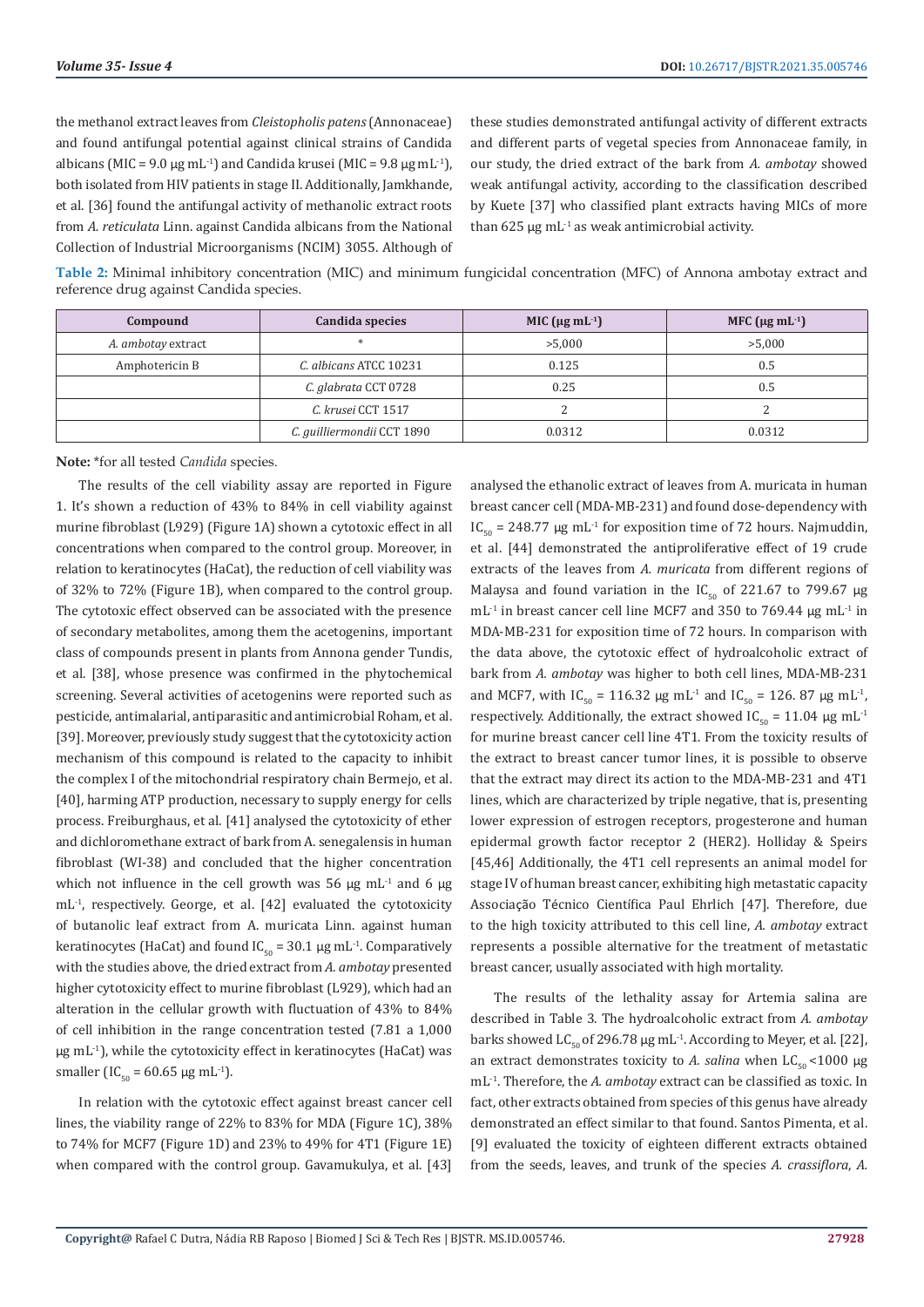*nutans*, *A. hypoglauca* and *A. cherimola* against Artemia salina and demonstrated their biological activity. The same authors correlated their biological activity with the presence of acetogenins. The ethanolic extracts from leaves and stem bark of *A. muricata* also showed a toxic effect with  $LC_{50} = 324.07 \,\mu g \,\text{mL}^{-1}$  and  $LC_{50} = 196.04 \,\text{m}$ μg mL-1, respectively Silva, et al. [48]. The lethality assay for Artemia salina has shown a good correlation with antitumor activity *in vitro*, representing an important screening tool for the development of new phytomedicines Arcanjo, et al. [49]. Previous studies on extracts obtained from species belonging to the Annona genus show antitumor action. Suresh, et al. [50] using an ethanolic extract from the roots of *A. reticulata*, demonstrated significant antiproliferative

effect against tumor cell lines: human lung carcinoma (A549), human chronic myelogenous leukemia bone marrow (K-562), human cervix (HeLa) and MDA-MB. Moreover, Chen, et al. [51] using an extract of *A. squamosa* seeds, evidenced antitumor effect against human tumor cell lines A549 (human lung carcinoma A549 cell line, IC<sub>50</sub> 3.2 μg mL<sup>-1</sup>), HeLa (human cervical cancer HeLa cell line, IC<sub>50</sub> = 13.0 μg mL<sup>-1</sup>), MCF-7 (human breast carcinoma MCF-7 cell line, IC<sub>50</sub> = 0.25  $\mu$ g mL<sup>-1</sup>) and HepG2 (human liver carcinoma HepG2 cell line, IC<sub>50</sub> = 0.36 μg mL<sup>-1</sup>). Taken together, these data associated with the toxic result against Artemia salina, justify the realization of future studies about the antitumor potential of *A. ambotay*.



#### **Figure 1:**

- A. Cell viability of murine fibroblast (L929)
- B. Human keratinocyte (HaCat)
- C. Breast cancer (MDA-MB-231)
- D. (MCF7)
- E. And 4T1 with different concentrations of *A. ambotay* extract.

**Note:** Data was expressed as mean ± SD (n=5). \*p<0.05 compared with control group (one-way ANOVA following Bonferroni *post-hoc* test).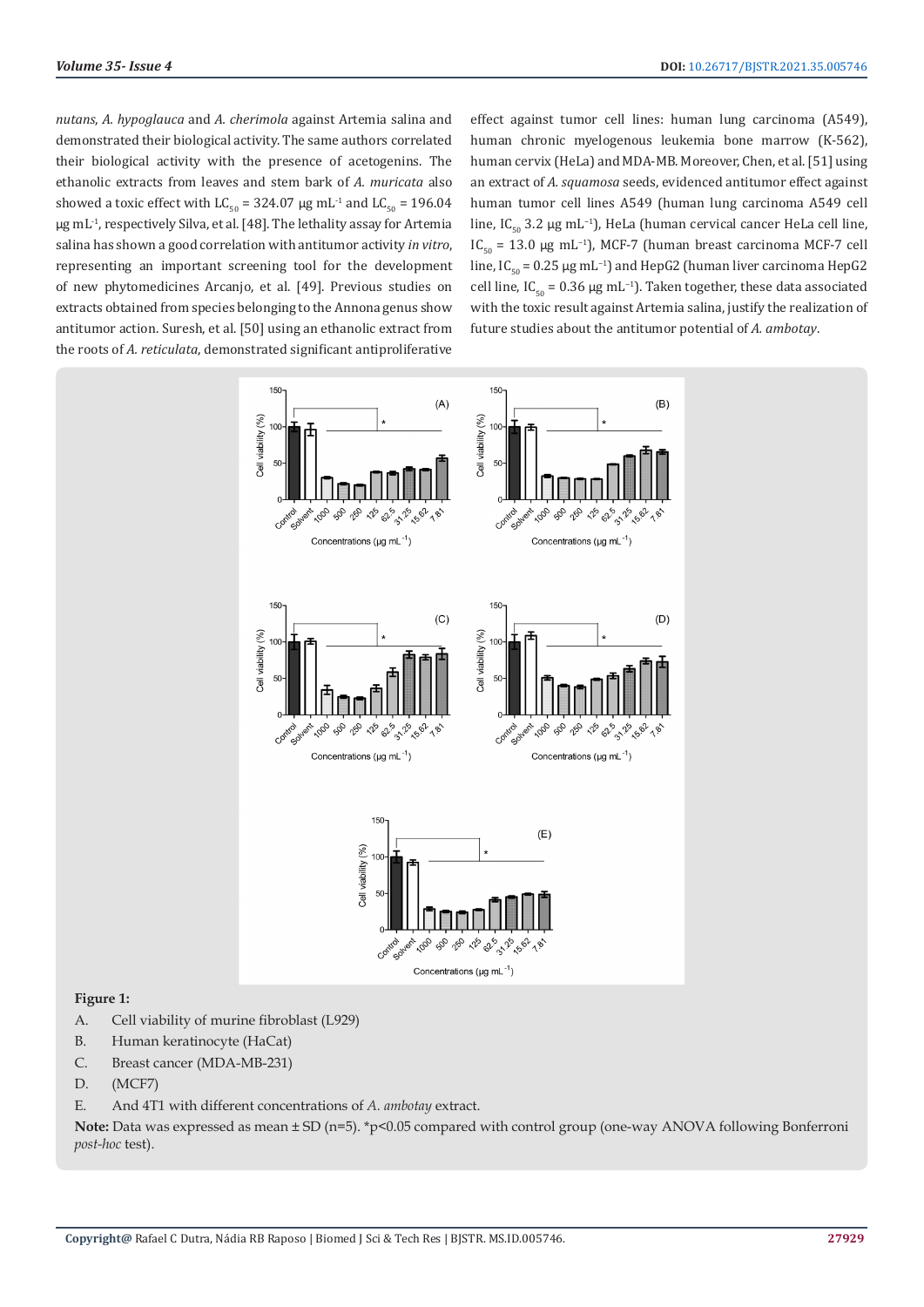**Table 3:** Lethal concentration 50% ( $LC_{50}$ ) of the Annona ambotay extract and positive control against the brine shrimp after 24 hours.

| Sample             | LC <sub>50</sub> (µg.mL-1) |
|--------------------|----------------------------|
| A. ambotay extract | $296.98 \pm 5.45^*$        |
| Thymol             | $23.0 \pm 2.7$             |

Note: The superscript (\*) indicates a statistically significant difference between thymol and *A. ambotay* extract at p < 0.05 as analyzed by Student's t-test (mean  $\pm$  SE, n=5).

# **Conclusion**

Altogether, the hydroalcoholic extract bark from *A. ambotay* demonstrated promising pharmacologic activities such as antioxidant activity and possible antitumoral activity, observed by the effect on viability in breast cancer cell lines and by the experimental protocol of Artemia salina. Furthermore, the results of this study indicate cytotoxicity against cell lines murine fibroblasts (L929) and human keratinocytes (HaCat), associated with discrete antifungal action. Hence, this specie can be used to discover bioactive natural products that may serve as leads in the development of new pharmaceuticals research activities in the future.

# **Acknowledgement**

This work was supported by grants from the Coordenação de Aperfeiçoamento de Pessoal de Nível Superior (CAPES), the Conselho Nacional de Desenvolvimento Científico e Tecnológico (CNPq), the Fundação de Amparo à Pesquisa do Estado de Minas Gerais (FAPEMIG), and Pró-Reitoria de Pós-Graduação e Pesquisa da Universidade Federal de Juiz de Fora (PROPESQ/UFJF), all of Brazil. R.C.D. is recipient of a research productivity fellowship from the CNPq.

# **Conflict of Interest**

There are no conflicts of interest.

## **References**

- 1. [Dutra RC, Campos MM, Santos AR, Calixto JB \(2016\) Medicinal plants](https://pubmed.ncbi.nlm.nih.gov/26812486/)  [in Brazil: Pharmacological studies, drug discovery, challenges and](https://pubmed.ncbi.nlm.nih.gov/26812486/)  [perspectives. Pharmacol Res 112: 4-29.](https://pubmed.ncbi.nlm.nih.gov/26812486/)
- 2. Lú[cio AS, Almeida JR, Da-Cunha EV, Tavares JF, Barbosa-Filho JM \(2015\)](https://www.sciencedirect.com/science/article/abs/pii/S1099483114000030)  [Alkaloids of the Annonaceae: occurrence and a compilation of their](https://www.sciencedirect.com/science/article/abs/pii/S1099483114000030)  [biological activities. Alkaloids Chem Biol 74: 233-409.](https://www.sciencedirect.com/science/article/abs/pii/S1099483114000030)
- 3. [Maas PJ, Maas H, Miralha JM, Junikka L \(2007\) Flora da reserva ducke,](https://www.scielo.br/scielo.php?script=sci_arttext&pid=S2175-78602007000300617&lng=en&nrm=iso)  [Amazonas, Brasil: Annonaceae. Rodrigu](https://www.scielo.br/scielo.php?script=sci_arttext&pid=S2175-78602007000300617&lng=en&nrm=iso)ésia 58: 617-662.
- 4. [Vendramin ME, Costa EV, Santos EP, Pinheiro ML, Barison A, et al.](https://www.researchgate.net/publication/257154288_Chemical_constituents_from_the_leaves_of_Annona_rugulosa_Annonaceae)  [\(2013\) Chemical constituents from the leaves of Annona rugulosa](https://www.researchgate.net/publication/257154288_Chemical_constituents_from_the_leaves_of_Annona_rugulosa_Annonaceae)  [\(Annonaceae\). Biochem Syst Ecol 49: 152-155.](https://www.researchgate.net/publication/257154288_Chemical_constituents_from_the_leaves_of_Annona_rugulosa_Annonaceae)
- 5. [Madaleno MI \(2011\) Plantas da medicina popular de S](https://www.scielo.br/pdf/bgoeldi/v6n2/a02v6n2)ão Luís, Brasil. Bol Mus Para Emí[lio Goeldi Cienc Hum 6: 273-286.](https://www.scielo.br/pdf/bgoeldi/v6n2/a02v6n2)
- 6. [Battisti C, Garlet TMB, Essi L, Horbach RK, Andrade A, et al. \(2013\)](https://www.researchgate.net/publication/257744217_Plantas_medicinais_utilizadas_no_municipio_de_Palmeira_das_Missoes_RS_Brasil)  [Plantas medicinais utilizadas no munic](https://www.researchgate.net/publication/257744217_Plantas_medicinais_utilizadas_no_municipio_de_Palmeira_das_Missoes_RS_Brasil)ípio de Palmeira das Missões, RS, [Brasil. R Bras Bioci 11: 338-348.](https://www.researchgate.net/publication/257744217_Plantas_medicinais_utilizadas_no_municipio_de_Palmeira_das_Missoes_RS_Brasil)
- 7. [Bravo JA, Chantraine JM, Saavedra G, Sauvain M \(2002\) Argentilactone](https://www.researchgate.net/publication/234033975_ARGENTILACTONE_FROM_ANNONA_AMBOTAY) from *Annona Ambotay*[. Rev Bol Quim 19: 6-11.](https://www.researchgate.net/publication/234033975_ARGENTILACTONE_FROM_ANNONA_AMBOTAY)
- 8. [Ravaomanarivo LH, Razafindraleva HA, Raharimalala FN,](https://www.sciencedirect.com/science/article/pii/S2221169115300204) [Rasoahantaveloniaina B, Ravelonandro PH, et al. \(2014\) Efficacy of seed](https://www.sciencedirect.com/science/article/pii/S2221169115300204) [extracts of Annona squamosa and](https://www.sciencedirect.com/science/article/pii/S2221169115300204) *Annona muricata* (Annonaceae) for [the control of Aedes albopictus and Culex quinquefasciatus \(Culicidae\).](https://www.sciencedirect.com/science/article/pii/S2221169115300204) [Asian Pac J Trop Biomed 4\(10\): 798-806.](https://www.sciencedirect.com/science/article/pii/S2221169115300204)
- 9. [Santos Pimenta LP, Pinto GB, Takahashi JA, Silva LG, Boaventura MA](https://www.sciencedirect.com/science/article/abs/pii/S0944711304702184) [\(2003\) Biological screening of Annonaceous Brazilian Medicinal Plants](https://www.sciencedirect.com/science/article/abs/pii/S0944711304702184) using *Artemia salina* [\(brine shrimp test\). Phytomedicine 10: 209-212.](https://www.sciencedirect.com/science/article/abs/pii/S0944711304702184)
- 10. Rinaldi MV, Dí[az IE, Suffredini IB, Moreno PR \(2017\) Alkaloids and](https://www.researchgate.net/publication/312280312_Alkaloids_and_biological_activity_of_beriba_Annona_hypoglauca) [biological activity of berib](https://www.researchgate.net/publication/312280312_Alkaloids_and_biological_activity_of_beriba_Annona_hypoglauca)á (*Annona hypoglauca*). Rev Bras Farmacogn [27\(1\): 77-83.](https://www.researchgate.net/publication/312280312_Alkaloids_and_biological_activity_of_beriba_Annona_hypoglauca)
- 11. [Formagio AS, Vieira MC, Volobuff CR, Silva MS, Matos AJ, et al. \(2015\)](https://pubmed.ncbi.nlm.nih.gov/25714885/) *In vitro* [biological screening of the anticholinesterase and antiproliferative](https://pubmed.ncbi.nlm.nih.gov/25714885/) [activities of medicinal plants belonging to Annonaceae. Braz J Med Biol](https://pubmed.ncbi.nlm.nih.gov/25714885/) [Res 48\(4\): 308-315.](https://pubmed.ncbi.nlm.nih.gov/25714885/)
- 12. [Takahashi JA, Pereira CR, Pimenta LP, Boaventura MA, Silva LG \(2006\)](https://www.researchgate.net/publication/7482740_Antibacterial_activity_of_eight_Brazilian_Annonaceae_plants) [Antibacterial activity of eight Brazilian Annonaceae plants. Nat Prod Res](https://www.researchgate.net/publication/7482740_Antibacterial_activity_of_eight_Brazilian_Annonaceae_plants) [20\(1\): 21-26.](https://www.researchgate.net/publication/7482740_Antibacterial_activity_of_eight_Brazilian_Annonaceae_plants)
- 13. Leboeuf M, Cavé [A, Bhaumik PK, Mukherjee B, Mukherjee R \(1982\) The](https://www.sciencedirect.com/science/article/abs/pii/0031942280850461) [phytochemistry of the annonaceae. Phytochemistry 21\(12\): 2783-2813.](https://www.sciencedirect.com/science/article/abs/pii/0031942280850461)
- 14. [Oliveira AB, Oliveira GG, Carraza F, Maia JG \(1987\) Geovanine, a new](https://www.sciencedirect.com/science/article/abs/pii/S0031942200839023) [azaanthracene alkaloid from](https://www.sciencedirect.com/science/article/abs/pii/S0031942200839023) *Annona Ambotay* Aubl. Phytochemistry [26\(9\): 2650-2651.](https://www.sciencedirect.com/science/article/abs/pii/S0031942200839023)
- 15. [Santos PR, Morais AA, Braz-Filho R \(2003\) Alkaloids from](https://www.scielo.br/scielo.php?script=sci_arttext&pid=S0103-50532003000300009) *Annona dioica*. [J Braz Chem Soc 14: 396-400.](https://www.scielo.br/scielo.php?script=sci_arttext&pid=S0103-50532003000300009)
- 16. [Kapoor LD, Singh A, Kapoor SL, Srivastava SN \(1969\) Survey of Indian](https://pubmed.ncbi.nlm.nih.gov/5356032/) [plants for saponins, alkaloids and flavonoids. I Lloydia 32\(3\): 297-304.](https://pubmed.ncbi.nlm.nih.gov/5356032/)
- 17. Wagner H, Bladt S, Zgainski EM (1984) Alkaloid DRUGS. In Plant Drug Analysis. A Thin Layer Chromatography Atlas. Berlin Heidelberg: Springer-Verlag, p. 51-92.
- 18. [Rizk AM \(1982\) Constituents of plants growing in Qatar I. A chemical](https://agris.fao.org/agris-search/search.do?f=2013/US/US2013021590410014235.xml;US201302159047) [survey of sixty plants. Fitoterapia 53: 35-39.](https://agris.fao.org/agris-search/search.do?f=2013/US/US2013021590410014235.xml;US201302159047)
- 19. [Sreejayan N, Rao MN \(1996\) Free radical scavenging activity of](https://pubmed.ncbi.nlm.nih.gov/8720307/) [curcuminoids. Arzneimittelforschung 46\(2\): 169-172.](https://pubmed.ncbi.nlm.nih.gov/8720307/)
- 20.[\(2002\) Clinical and Laboratory Standards Institute \(CLSI\). Reference](https://www.researchgate.net/publication/283602039_Reference_method_for_broth_dilution_antifungal_susceptibility_testing_of_yeasts_approved_standard-second_edition_CLSI_document_M27-A2_ISBN_1-56238-469-4) [Method for Broth Dilution Antifungal Susceptibility Testing of Yeasts.](https://www.researchgate.net/publication/283602039_Reference_method_for_broth_dilution_antifungal_susceptibility_testing_of_yeasts_approved_standard-second_edition_CLSI_document_M27-A2_ISBN_1-56238-469-4) [Approved Standard, document M27-A2, \(2](https://www.researchgate.net/publication/283602039_Reference_method_for_broth_dilution_antifungal_susceptibility_testing_of_yeasts_approved_standard-second_edition_CLSI_document_M27-A2_ISBN_1-56238-469-4)nd Edn.)., 22.
- 21. [Mosmann T \(1983\) Rapid colorimetric assay for cellular growth and](https://pubmed.ncbi.nlm.nih.gov/6606682/) [survival: Application to proliferation and cytotoxicity assays. J Immunol](https://pubmed.ncbi.nlm.nih.gov/6606682/) [Methods 65: 55-63.](https://pubmed.ncbi.nlm.nih.gov/6606682/)
- 22. [Meyer BN, Ferrigni NR, Putnam JE, Jacobsen LB, Nichols DE, et al.](https://pubmed.ncbi.nlm.nih.gov/17396775/) [\(1982\) Brine Shrimp: A convenient general bioassay for active plant](https://pubmed.ncbi.nlm.nih.gov/17396775/) [constituents. Planta Med 45\(5\): 31-34.](https://pubmed.ncbi.nlm.nih.gov/17396775/)
- 23. Finney DJ (1971) Probit analysis (3<sup>rd</sup> Edn.)., Cambridge University Press, [New York, USA, 60\(9\): 1432-1432.](https://onlinelibrary.wiley.com/doi/abs/10.1002/jps.2600600940)
- 24. [Chen Z, Bertin R, Froldi G \(2013\) EC50 estimation of antioxidant activity](https://pubmed.ncbi.nlm.nih.gov/23265506/) [in DPPH· assay using several statistical programs. Food Chem 138\(1\):](https://pubmed.ncbi.nlm.nih.gov/23265506/) [414-420.](https://pubmed.ncbi.nlm.nih.gov/23265506/)
- 25. [Roesler R, Catharino RR, Malta LG, Eberlin MN, Pastore G \(2007\)](https://www.researchgate.net/publication/238378736_Antioxidant_activity_of_Annona_crassiflora_Characterization_of_major_components_by_electrospray_Ionization_mass_spectrometry) Antioxidant activity of *Annona crassiflora*[: Characterization of major](https://www.researchgate.net/publication/238378736_Antioxidant_activity_of_Annona_crassiflora_Characterization_of_major_components_by_electrospray_Ionization_mass_spectrometry) [components by electrospray ionization mass spectrometry. Food Chem](https://www.researchgate.net/publication/238378736_Antioxidant_activity_of_Annona_crassiflora_Characterization_of_major_components_by_electrospray_Ionization_mass_spectrometry) [104\(3\): 1048-1054.](https://www.researchgate.net/publication/238378736_Antioxidant_activity_of_Annona_crassiflora_Characterization_of_major_components_by_electrospray_Ionization_mass_spectrometry)
- 26. [Kalidindi N, Thimmaiah NV, Jagadeesh NV, Nandeep R, Swetha S, et al.](https://www.sciencedirect.com/science/article/pii/S1021949815000770) [\(2015\) Antifungal and antioxidant activities of organic and aqueous](https://www.sciencedirect.com/science/article/pii/S1021949815000770) extracts of *Annona squamosa* [Linn. leaves. J Food Drug Anal 23\(4\): 795-](https://www.sciencedirect.com/science/article/pii/S1021949815000770) [802.](https://www.sciencedirect.com/science/article/pii/S1021949815000770)